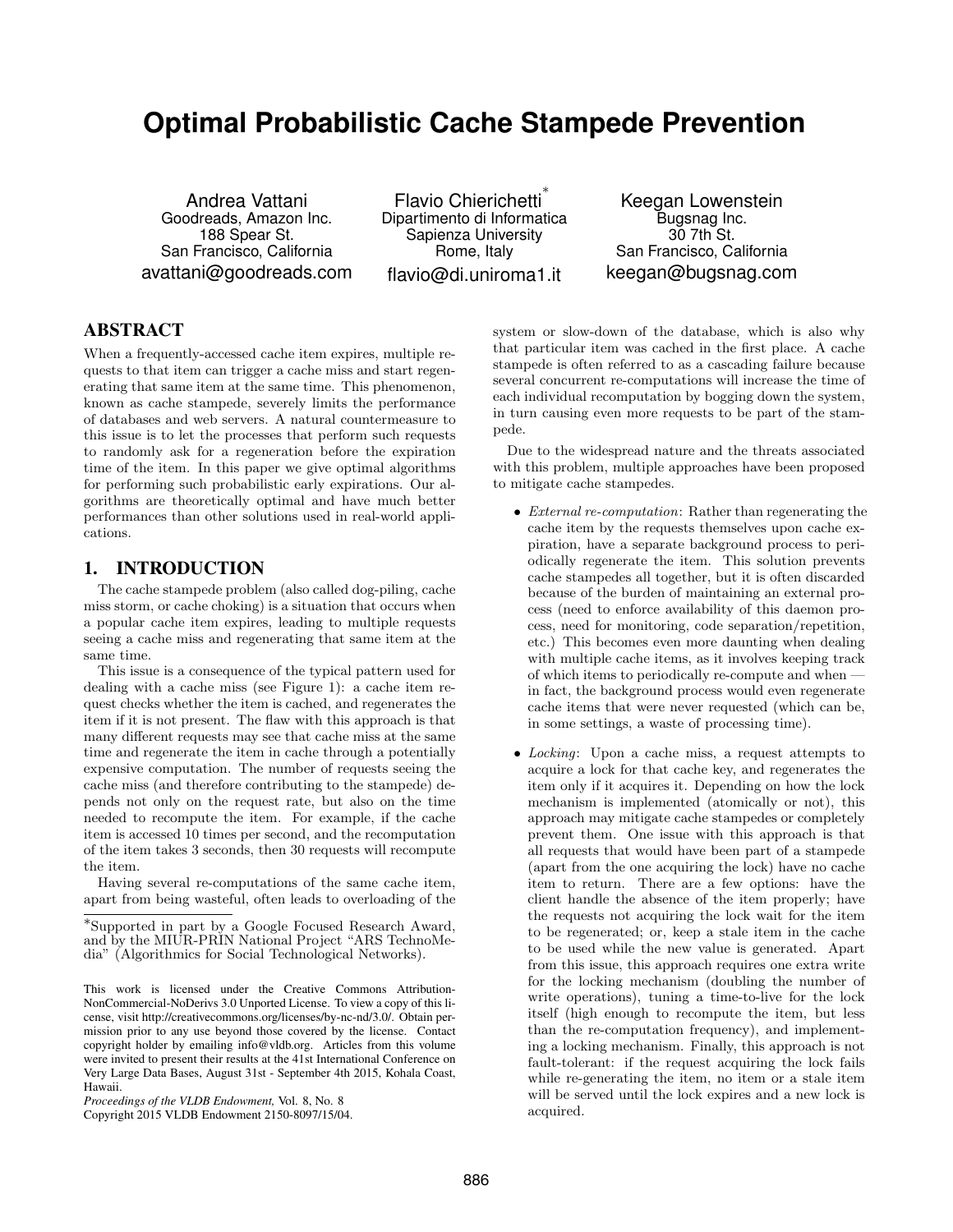• Probabilistic early expiration: Each individual request may regenerate the item in cache before its expiration by making an independent probabilistic decision. The probability of performing an early expiration increases as the request time gets closer to the expiration of the item. This approach is depicted in Figure 2: as the figure shows, each request essentially pretends to be sometime in the future and if at that time the cache is expired then it regenerates the item. Here, the leap in the future depends on the probabilistic choice. Since the probabilistic decision is made independently by each request, the effect of the stampede is mitigated as less requests will expire at the same time. The most amenable feature of this approach is its simplicity. The drawbacks are the choice of the probabilistic decision (i.e. how to pick the distribution  $D$  in Figure 2); and the lack of guarantees for its effectiveness, in terms of assessing both the stampede reduction and when early expirations happen (i.e. how much earlier than the desired expiration). For example, if the item in cache contains hourly statistics, it is important not to regenerate these stats too much earlier than the hour mark.

In this paper we show how probabilistic early expiration can be made extremely effective. In particular, we present a simple instantiation of the probabilistic decision with the exponential function  $Exp(\lambda)$ , which we demonstrate to be optimal. A fundamental property we show is that the parameter  $\lambda$  needs not to depend on the rate of requests in order to effectively reduce stampedes. This property makes our solution very attractive in that, in its simplest form, it requires no parameter tuning to perform effectively. This implementation, which we call XFETCH (for eXponential fetch), is detailed in Section 5. A higher request rate for a fixed  $\lambda$ , while not affecting the stampede size, will cause earlier expirations of the item in cache, but we show that this dependency is very moderate.

The general problem of efficiently keeping a cache of frequently accessed (but dynamically-changing) results has been studied in many guises and settings, both from an applied and a theoretical point of view, e.g.: Web (e.g., dynamic web pages and search results [3, 4]), networking (e.g., routers' look-up tables [14]), databases (e.g., [2]). The cache stampede problem strains many software systems [1, 15], specifically those based on decentralized cache value recomputations (e.g., distributed web servers responding to web requests); these systems are usually backed by caches with primitive get/set operations, and which do not provide locking mechanisms, or protection against stampedes (a notable example is the widely-used distributed caching system Memcached [8]). A number of systems use a probabilistic early expiration strategy to avoid stampedes. Notably, a probabilistic early expiration strategy is used in Perl's unified Cache Handling Interface (CHI)  $[11]$  — a module which is part of many web-applications (e.g., Drupal [5, 10]).

CHI uses the uniform distribution to implement early ex $p$ iration — as documented in [11], by allowing programmers to set the length of the interval on which the uniform distribution will be defined. In this paper, we will show that the uniform distribution is far from being optimal, while the exponential distribution is much more efficient (on all axes) and close to optimality.

```
function FETCH(key, ttl)value \leftarrow CACHEREAD(key)
   if !value then
      value \leftarrow RECOMPUTEVALUE()
      CACHEWRITE(key, value, ttl)end
   return value
end
```
Figure 1: Typical pattern for retrieving an item in cache with a time-to-live. Here  $ttl$  is the time-to-live of the cache item: after CacheWrite $(key, value, ttl)$  is called, the key will be present in the cache for  $ttl$ units of time after which it will expire. The call to RecomputeValue() is typically expensive.

The rest of the paper is organized as follows. We start off with describing a framework to model stampedes in Section 2. Our results are then detailed in Section 3. The main part of our analysis is in Section 4. Section 5 contains some implementation notes, and Section 6 contains the results of our experiments. The appendix contains the proofs missing from the main body.

All the logarithms in this paper are assumed to be natural (that is,  $log e = 1$ , where e is the Napier's constant).

# 2. MODEL

In this section we define a general framework to model the effect of stampedes and the efficacy of probabilistic early expirations.

Without loss of generality, we restrict our attention to an arbitrary item in cache whose expiration time we assume to be  $\tau$ . We assume that the recomputation of the item takes one unit of time<sup>1</sup>. We will use some of the basic terminology of queueing theory, and of probability theory — the concepts that we will use can be found in many text-books (e.g., [6,9]).

#### 2.1 Process rate

To capture the notion of process rate, we consider a (possible infinite) sequence of processes accessing the item in cache at non-increasing times  $\{s_i\}_i$ . Given a certain  $n > 0$ representing the rate of processes, we model the inter-arrival times  $(s_i-s_{i-1})$  as independent samples from a non-negative distribution with expectation  $\frac{1}{n}$ , so that in average *n* processes will access the item in a single unit of time.

**Definition 1 (Process arrival)** Let  $\mathcal I$  be an arbitrary nonnegative distribution with expectation 1 and standard deviation  $\sigma_{\mathcal{I}}$ . The process arrival is defined by inter-arrival times drawn independently from  $\frac{\tau}{n}$ . Hence, inter-arrivals have mean  $\frac{1}{n}$  and standard deviation  $\frac{\sigma_{\mathcal{I}}}{n}$ .

As a notable example, the well-known Poisson point process [13] of inter-arrival mean  $\frac{1}{n} = \frac{\sigma_{\mathcal{I}}}{n}$  satisfies  $\sigma_{\mathcal{I}} = 1$  (that is, mean and standard deviation are equal).

It is important to notice that since the recomputation of the item takes one unit of time and the process arrival is such that  $n$  processes access the item in a unit of time, we have stampedes of n processes (in average) if no form of stampede prevention is implemented.

<sup>&</sup>lt;sup>1</sup>This is without loss of generality as we can simply scale the process rate to allow for a different recomputation time. See Section 5 for a more detailed discussion.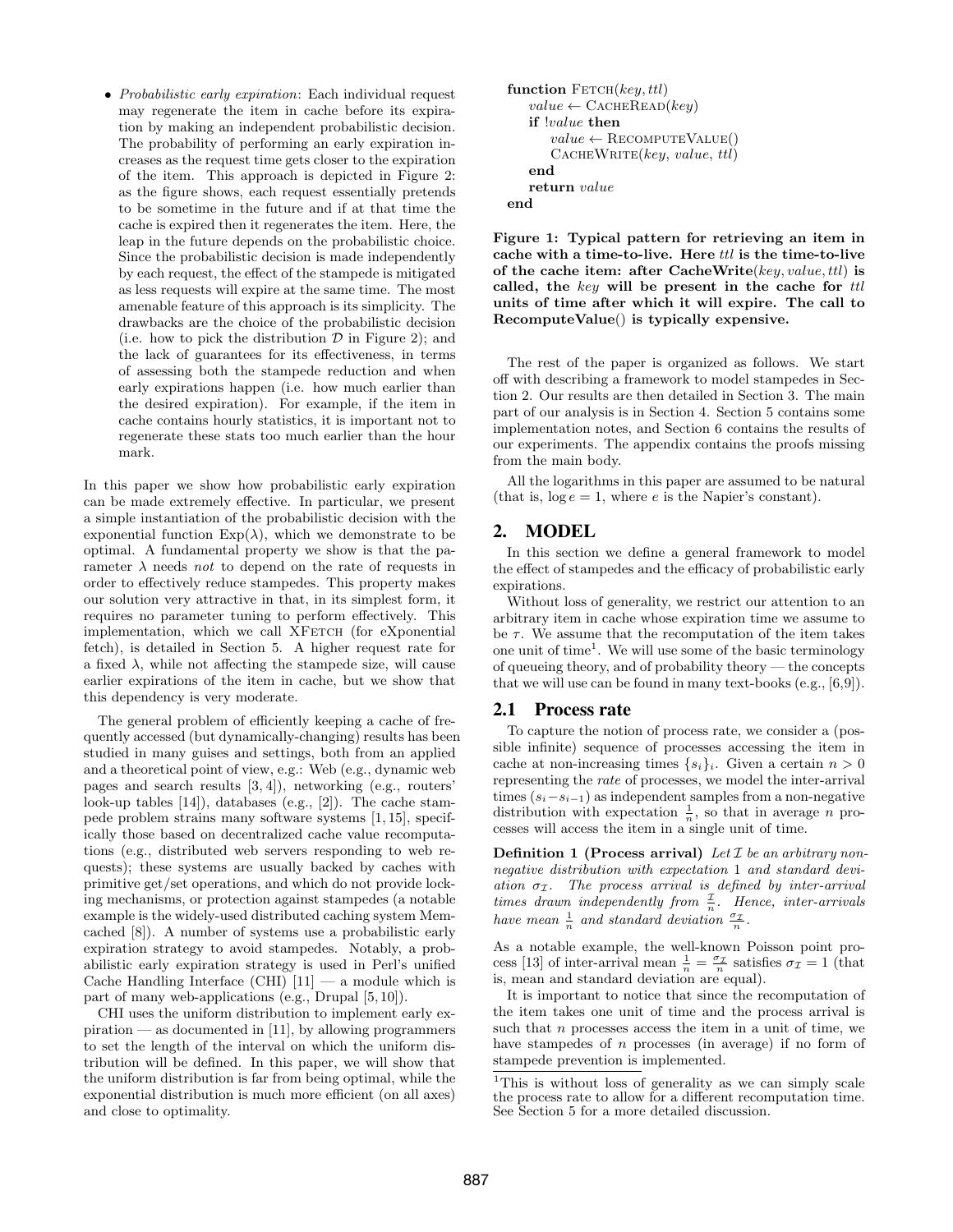```
function FETCH(key, ttl; \mathcal{D})value, expiry \leftarrow CACHEREAD(key)gap \sim \mathcal{D}if value or Time() + gap \geq expiry then
       value \leftarrow RECOMPUTEVALUE()
       CACHEWRITE(key, value, ttl)end
   return value
end
```
Figure 2: Probabilistic early expiration of a cache item. Here,  $D$  is a probability distribution with nonnegative support (i.e.  $gap \geq 0$ ). The variable expiry represents the time at which the key expires from the cache.

#### 2.2 Probabilistic early expirations

We now proceed with formalizing *probabilistic early expi*rations. As previously discussed, this approach attempts to mitigate stampedes by having the processes possibly regenerate the item in cache before it expires, where this decision is taken probabilistically and independently by each process. As depicted in Figure 2, this probabilistic choice can be interpreted as each process pretending to be sent sometime in the future and checking if at that time the item would be expired. It is evident that the crux of this approach lies in choosing a distribution  $D$  to stochastically decide the *time* gap each process employs.

**Definition 2 (Gap distribution)** A gap distribution  $D$  is any distribution defined over  $t \in \mathbb{R}^{\geq 0}$ .

For example, the Cache Handling Interface (CHI) for Perl, sets D to the uniform distribution over the interval  $[0,\xi]$ , where  $\xi$  is a user-specified parameter to tune the tradeoff between stampede prevention and how early expirations can happen.

For a given gap distribution  $D$ , we have that a process accessing the item in cache (with expiration  $\tau$ ) at time s, will regenerate it in either of the two following cases:

- (i) Early expiration: When  $s < \tau$  and  $s + Y \geq \tau$ , where Y is sampled from  $\mathcal{D}$ .
- (ii) Regular expiration: When  $s \geq \tau$ . The cache item is expired at this point so the process needs to refresh it.

Observe that as the cache access time s gets closer to  $\tau$ , the probability  $Pr_{Y\sim D}(s+Y > \tau)$  of an early expiration increases. For example, in the case of CHI, this probability increases linearly as s approaches  $\tau$ .

## 2.3 Effectiveness

We finally proceed with defining how effective a gap distribution  $D$  is. On one hand, early expirations may reduce large stampedes since only a fraction of the processes accessing the item will stampede on an early expiration; at the same time, we also do not want to expire the item too much earlier than the desired expiration time. These are the two quantities that we care about.

Definition 3 (Stampede size) Fix an inter-arrival distribution I, a process rate n and a gap distribution D. Let  $Z = Z(\mathcal{I}, n, \mathcal{D})$  be the random variable denoting the first time a process regenerates the item. The stampede size  $S_{\mathcal{I},n,\mathcal{D}}$  is the number of processes re-generating the item in the time interval  $[Z, Z + 1)$ .

Observe that if  $Z \geq \tau$  (that is, no process regenerates the item before it expires) then we run into a regular expiration causing a stampede of roughly n processes during the time interval [Z, Z+1). Analogously, if  $Z = \tau - \epsilon$ , with  $0 < \epsilon < 1$ , then there will be a stampede of roughly  $(1-\epsilon) \cdot n$  processes in the time interval  $[\tau, \tau + (1 - \epsilon))$ .

Definition 4 (Early expiration gap) Fix an inter-arrival distribution I, a process rate n and a gap distribution D. Let  $Z = Z(\mathcal{I}, n, \mathcal{D})$  be the random variable denoting the first time a process regenerates the item. The early expiration gap  $T_{\mathcal{I},n,\mathcal{D}} = \max\{\tau - Z, 0\}$  is how much earlier than the regular expiration time the early expiration occurred (or zero if no early expiration occurs).

A low early expiration gap is particularly important in applications where the cache item contains some periodic (typically hourly or daily) statistics.

Note that both stampede size and early expiration gap are random variables that depend on the randomness of the process distribution  $\mathcal I$  and of the gap distribution  $\mathcal D$ .

Intuitively, if the gap distribution  $D$  allows for very early expirations, then it should be more effective in reducing large stampedes. On the other hand, if it only allows expirations close to the desired expiration of the item, then stampedes are more likely to be large. How effective a gap distribution  $D$  is a combination of these two criteria.

Definition 5 (Effectiveness) Fix an inter-arrival distribution *I*. Then we say that a gap distribution *D* is  $(s, \gamma)$ effective if

1. 
$$
E[S] \leq (1 + o_n(1))s
$$

2. 
$$
E[T] \leq (1 + o_n(1))\gamma
$$

(In the definition above the "little-o" notation  $o_n(1)$  hides factors going to 0 as n grows<sup>2</sup>.)

Consider a scenario where early expirations are never done. This scenario is obtained by a gap distribution  $\mathcal{D}_0$  that assigns probability one at  $t = 0$  and zero otherwise. Then we have that  $\mathcal{D}_0$  is  $(n, 0)$ -effective, as the early expiration gap is always zero but the  $n$  processes (in expectation) accessing the cache between time  $\tau$  and  $\tau + 1$  will all regenerate the cache item.

The core problem addressed in this paper is whether we can find a distribution  $D$  which gives the best of both worlds. That is, a distribution  $\mathcal D$  which can substantially reduce the size of the stampedes, while keeping the early expiration gap low.

## 3. OUR RESULTS

We first consider the uniform distribution  $\mathcal{D} = U(0,\xi)$ , used for instance by the Perl Cache Handling Interface (CHI). While, by tuning  $\xi$ , this distribution is able to reduce stampedes by increasing the early expiration gap, we have that this trade-off has a linear dependence in  $\xi$ . In particular, we can show the following result.

<sup>2</sup>By definition,  $f(n) = o(g(n))$  if  $\lim_{n \to \infty} \frac{f(n)}{g(n)} = 0$ .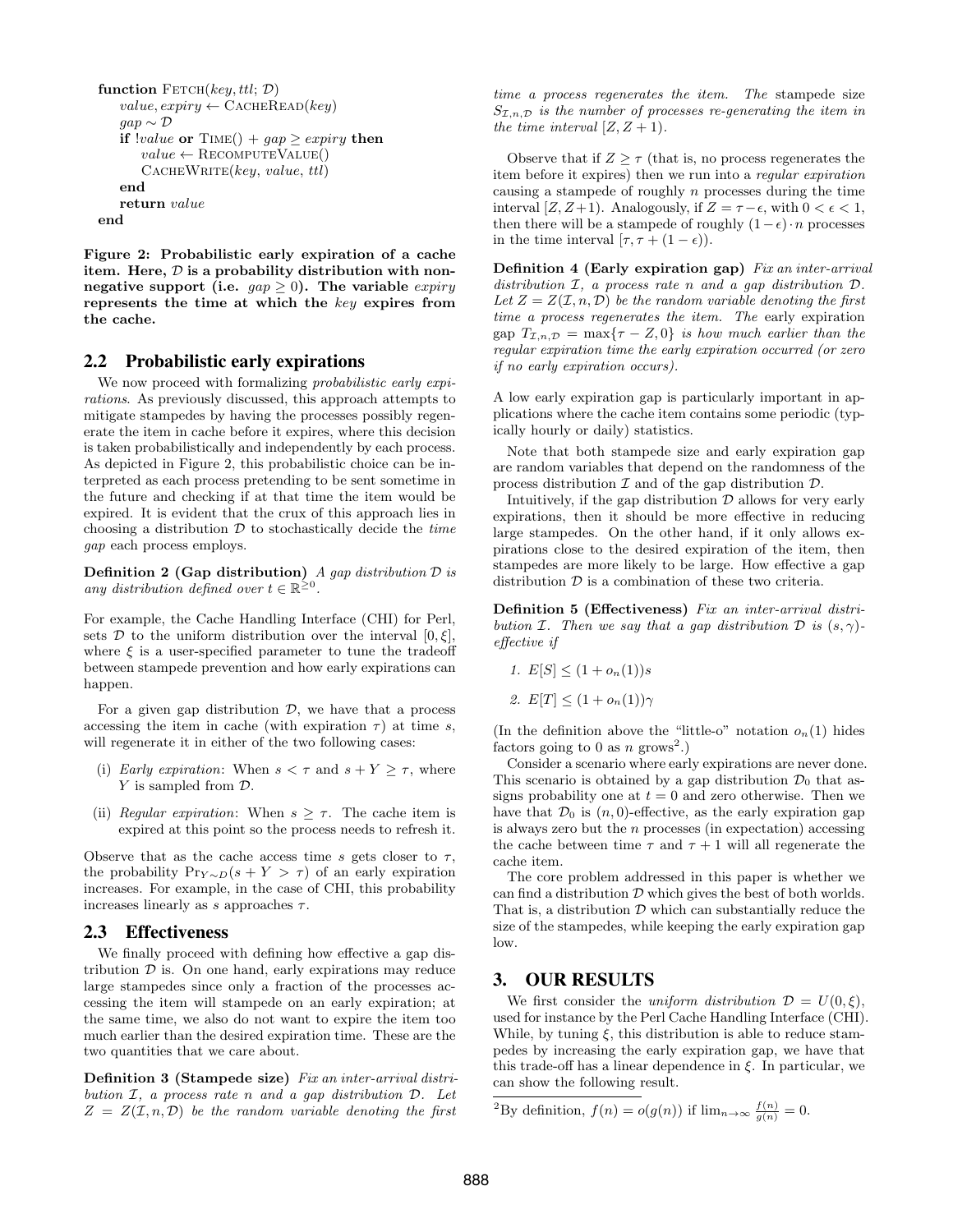**Theorem 6 (Uniform)** The uniform distribution  $U(0,\xi)$ is no better than  $(\frac{n}{2\xi}, \xi)$ -effective.

This means that if we want to reduce the stampede size to  $\subset$ Ins means that if we want to reduce the stampede size to  $\overline{n}$ , then we need to allow for expirations as early as  $\sqrt{n}/2$ . In practice this may not been good enough: for example, suppose we have a frequently-accessed cache item that gets recomputed once a day and whose recomputation takes one minute; then if we have 10, 000 processes accessing the item in a minute, we would need to allow expirations as early as 50 minutes to reduce the stampede size to 100 processes.

We then propose to use an *exponential distribution* of parameter  $\lambda$  whose implementation, XFETCH, is extremely simple (see Section 5). We are able to show that the exponential distribution is able to drastically reduce the size of a stampede while keeping expirations close to the desired expiration time.

Theorem 7 (Exponential) The exponential distribution  $\text{Exp}(\lambda)$  is  $((e^{\lambda}-1)(\frac{1}{\lambda}+\frac{1}{e}), \frac{1}{\lambda}\log n)$ -effective.

For example, for  $\lambda = 1$ , we obtain early expiration gap of size log *n* with stampedes of size  $e - \frac{1}{e}$ . Going back to our example above, an exponential distribution with  $\lambda = 1$  would reduce the stampede size to merely  $e - \frac{1}{e} \approx 2.4$  processes without having expirations earlier than  $log_e(10,000) \approx 9.2$ minutes.

It is natural to ask whether there exists a distribution that would guarantee a constant early expiration gap (rather than  $\log n$ ) while keeping the stampede low to a constant. We show that this is not possible and, in fact, that the exponential distribution is optimal in this respect.

**Theorem 8 (Optimality)** Consider any distribution  $D$  that is independent of n. If, for each  $n$ ,  $D$  has early expiration gap at most  $\frac{1}{\lambda} \log n$ , then it has expected stampede size at least  $e^{\Omega(\lambda)}$ .

For concreteness, observe that Theorem 8 implies that the Exponential distribution is optimal in the full range of  $\lambda$ — e.g., if we want the early expiration gap to be at most  $log log n$ , then the expected stampede size has to be at least  $e^{\Omega(\log n/\log \log n)}$ , and the Exponential distribution matches this bound. Observe that the above optimality theorem holds if  $\mathcal D$  is independent of the process rate  $n$  — that is, if the algorithm cannot make any guess on the process rate. In Section 7, we will see that if we have an approximate knowledge of  $n$ , then we can make the early expiration gap smaller than  $O(\log n)$  while keeping the expected stampede size to a constant.

We then evaluate the performance of XFETCH on realworld and synthetic datasets. Our experiments show that our approach out-performs current methods from all angles even when  $\lambda = 1$ . In addition, the experimental results show that our approach is very robust to bursts.

### 4. ANALYSIS

In this section we assume that the item in cache we consider has expiration time  $\tau$ . We start with a couple of definitions that will turn out useful for the analysis.

**Definition 9 (y-early process)** For  $y \geq 0$ , we say that a process is y-early if it arrives at time  $\tau - y$ . In other words, a y-early process is a process that accesses the item in cache y units of time before its expiration time.

Definition 10 (Early expiration probability) Fix a gap distribution D. We define  $f_D(y)$  as the probability that a y-early process performs an early expiration when sampling from D.

$$
f_{\mathcal{D}}(y) = \Pr_{Y \sim \mathcal{D}}(Y > y) = 1 - \Pr_{Y \sim \mathcal{D}}(Y \le y).
$$

## 4.1 Uniform distribution

In this section we instantiate the gap distribution  $\mathcal D$  with the uniform distribution  $U(0, \xi)$ ; this will serve both as a warm-up for some of the techniques that we will use in the paper, as well as a proof of Theorem 6. By definition of  $U(0,\xi)$ , we have that

$$
f_{U(0,\xi)}(y) = \begin{cases} 1 - \frac{y}{\xi}, & \text{for } 0 \le y \le \xi \\ 0, & \text{for } y > \xi \end{cases}
$$

Observe how the probability of a process performing an early expiration increases linearly as the time approaches the item expiration.

We will show that the uniform distribution fails to achieve good efficiency even for the simple case where the process inter-arrival times are all equal to  $\frac{1}{n}$ , that is when the process inter-arrivals distribution is such that  $\sigma_{\mathcal{I}} = 0$ .

The following lemma shows that the early expiration gap tends to  $\xi$  as n grows.

Lemma 11 (Early expiration gap for  $U(0,\xi)$ ) Let  $T =$  $T_{U(0,\xi)}$  be the early expiration gap. For any  $a = a(n) > 0$ , we have that

$$
\Pr\left(T \le \left(1 - \frac{a}{n}\right)\xi\right) \le \frac{e^{-(a^2\xi/n - 1)}}{1 - \frac{a}{n}}
$$

PROOF. Consider any  $0 \leq y \leq \xi$ . In order to have early expiration gap  $T \leq y$ , it must be that no x-early process with  $y \leq x \leq \xi$  performs an early expiration. The probability that a x-early process does not perform expiration is  $1 - f_{U(0,\xi)}(x)$ . Since the cadence of the processes is exactly  $\frac{1}{n}$ , we can write

$$
\Pr(T \le y) \le \prod_{i=0}^{n(\xi-y)} \left(1 - f_{U(0,\xi)}\left(\xi - \frac{i}{n}\right)\right)
$$
  
= 
$$
\prod_{i=0}^{n(\xi-y)} \left(1 - \frac{i}{n\xi}\right)
$$
  
= 
$$
\exp\left(\sum_{i=0}^{n(\xi-y)} \log\left(1 - \frac{i}{n\xi}\right)\right)
$$
  

$$
\le \exp\left(\int_{z=0}^{n(\xi-y)-1} \log\left(1 - \frac{z}{n\xi}\right) dz\right),
$$

where the last step holds since  $\log\left(1-\frac{i}{n\xi}\right)$  is decreasing in i.

By solving the integral, we get

$$
\Pr(T \le y) \le \exp\left(-(ny+1)\log\frac{y}{\xi} + (ny+1) - n\xi\right)
$$

$$
= \left(\frac{y}{\xi}\right)^{-ny-1} e^{-n(\xi-y)+1}
$$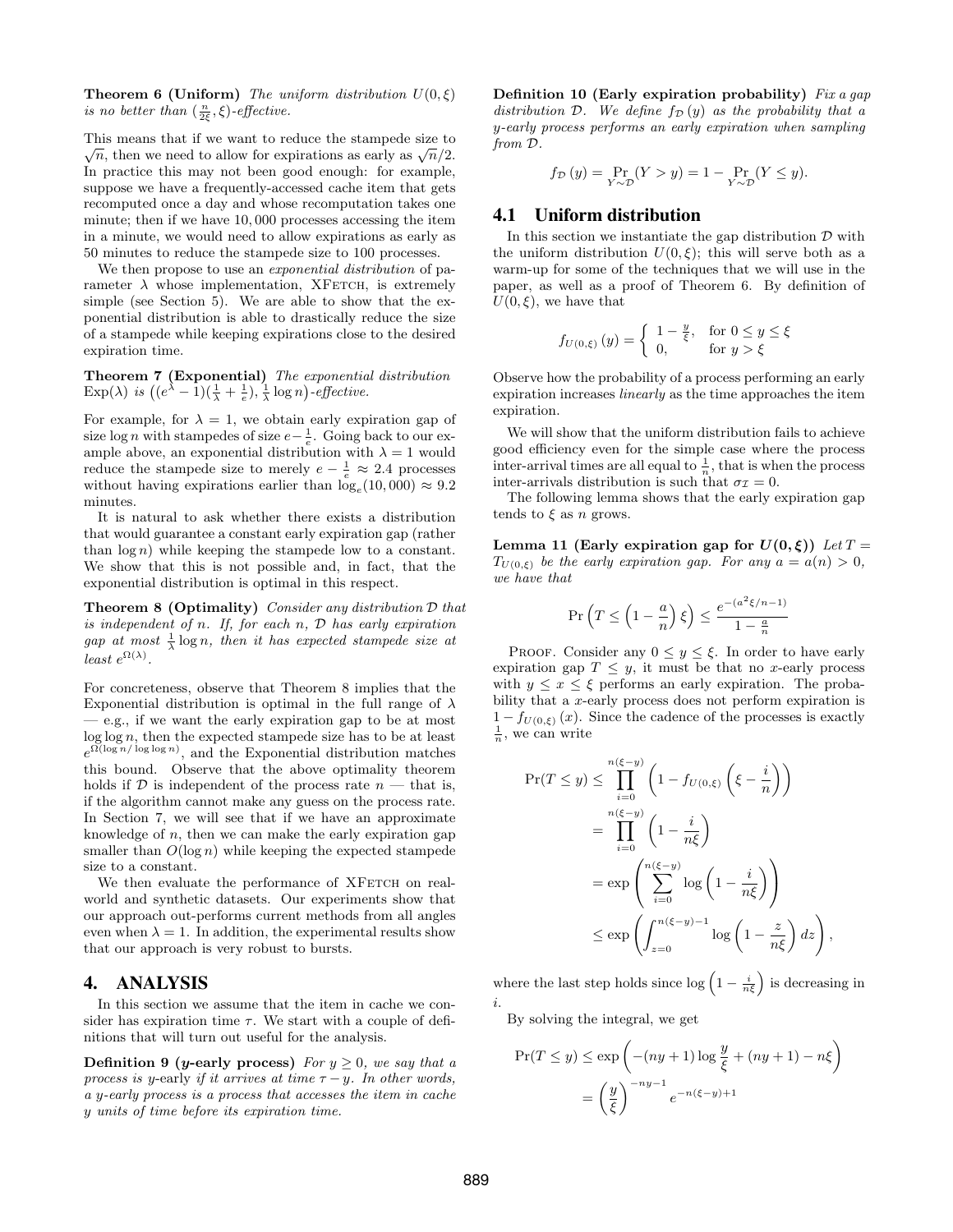By substituting  $y = (1 - \frac{a}{n})\xi$ , we can conclude

$$
\Pr\left(T \le \left(1 - \frac{a}{n}\right)\xi\right) \le \left(1 - \frac{a}{n}\right)^{-n\xi\left(1 - \frac{a}{n}\right) - 1} e^{-a\xi + 1}
$$

$$
\le \frac{e^{\frac{a}{n}n\xi\left(1 - \frac{a}{n}\right)}e^{-a\xi + 1}}{1 - \frac{a}{n}}
$$

$$
= \frac{e^{-(a^2\xi/n - 1)}}{1 - \frac{a}{n}},
$$

where the second inequality holds since  $1 - x \leq e^{-x}$  for any  $0 \leq x \leq 1.$ 

Applying the lemma above with  $a = a(n) = \sqrt{\frac{1 + \log n}{n}}$ , we can conclude that the early expiration gap is at least  $(1$ can conclude that the early expiration gap is at least  $(1 - \sqrt{\frac{\log n}{n}})\xi = (1 - o(1))\xi$  with probability at least  $1 - O(\frac{1}{n})$ . This also implies that  $E[T] \geq (1 - o(1))\xi$ .

To establish Theorem 6, it is left to show that the stampede size decreases linearly with  $\xi$ , which we do in the following lemma.

Lemma 12 (Stampede size for  $U(0,\xi)$ ) Let  $S = S_{U(0,\xi)}$ be the stampede size. Then,

$$
E[S] \ge \frac{n}{2\xi}
$$

PROOF. Since  $f_{U(0,\xi)}(y)$  increases as y decreases and the early expiration gap cannot be more than  $\xi$ , we have that the size of the stampede starting exactly  $\xi$  units of time before the expiration is a lower bound on the size of any stampede. Hence,

$$
E[S] \ge \sum_{i=1}^{n} f_{U(0,\xi)} \left( \xi - \frac{i}{n} \right) = \sum_{i=1}^{n} \frac{i}{n\xi} = \frac{n+1}{2\xi}.
$$

#### 4.2 Exponential distribution

 $\Box$ 

In this section we instantiate the gap distribution  $D$  with the exponential distribution  $Exp(\lambda)$ . By Definition 10 and the fact that  $Pr(Y \le y) = 1 - e^{-\lambda y}$  for  $Y \sim Exp(\lambda)$ , we have that the probability that a  $y$ -early process regenerates the item in cache is

$$
f_{\text{Exp}(\lambda)}(y) = 1 - \Pr_{Y \sim \text{Exp}(\lambda)}(Y \le y) = e^{-\lambda y}.
$$

Since we are dealing with the general class of inter-arrival distributions as per Definition 1, we are going to use Chebyshev's lemma to bound the number of processes present in a specific interval.

Lemma 13 (Chebyshev  $[6, 9]$ ) Let X be a random variable with finite expected value  $\mu$  and finite non-zero variance  $\sigma^2$ . Then for any real number  $k > 0$ ,

$$
\Pr(|X - \mu| \ge k) \le \frac{\sigma^2}{k^2}.
$$

The following lemma uses Chebyshev's bound to establish that with high probability the number of processes present in any interval of unitary length is tightly concentrated around its expectation n. (The proofs of all claims in this section are deferred to the Appendix.)

Lemma 14 (Concentration) Let the processes be distributed according to the inter-arrival distribution from Definition 1. Consider any interval of unit length and let N be the number of processes in the interval. For any real number  $\delta > 0$ , we have

$$
\Pr(N \ge (1+\delta)n) \le \frac{(1+\delta)\sigma_{\mathcal{I}}^2}{\delta^2 n}.
$$

For any real number  $0 < \delta < 1$ , we have

$$
\Pr(N \le (1 - \delta)n) \le \frac{(1 - \delta)\sigma_{\mathcal{I}}^2}{\delta^2 n} \le \frac{\sigma_{\mathcal{I}}^2}{\delta^2 n}.
$$

The following lemma shows that the early expiration gap will not exceed  $\nu = \frac{1+\epsilon}{\lambda} \log n$  with high probability. The crucial observation in the proof is that each of the (roughly)  $n$ processes in the interval right before this threshold performs an early expiration with probability at most  $f_{\text{Exp}(\lambda)}(\nu) =$  $\frac{1}{n^{1+\epsilon}}$ , so the probability that at least one of them will regenerate the item is at most  $\frac{1}{n^{\epsilon}}$ .

Lemma 15 (Early expiration gap for  $Exp(\lambda)$ ) Let  $T =$  $T_{\text{Exp}(\lambda)}$  be the early expiration gap. Then for any  $\epsilon > 0$ ,  $\delta > 0$ .

$$
\Pr \left( T > \frac{1+\epsilon}{\lambda} \log n \right) \leq \frac{1+\delta}{n^{\epsilon}(1-e^{-\lambda})} + O \left( \frac{\sigma_{\mathcal{I}}^2}{\delta^2 n} \right)
$$

The analysis of the stampede size is more subtle. It essentially establishes that the probability of an expiration as early as  $i + \frac{1}{\lambda} \log n$  is roughly  $e^{-e^{\lambda i}/(e^{\lambda} - 1)}$  and entails stampedes of size  $e^{\lambda i}$ . The expected stampede size is then  $\sum e^{-e^{\lambda i}/(e^{\lambda}-1)}e^{\lambda i} \approx (e^{\lambda}-1)(\frac{1}{\lambda}+\frac{1}{e}).$ 

Lemma 16 (Stampede size for  $Exp(\lambda)$ ) Let  $S = S_{\text{Exp}(\lambda)}$  be the stampede size. Then, for any  $\delta > 0$ ,

$$
E[S] \leq \left(1 + O\left(\frac{\sigma_{\mathcal{I}}^2 \log n}{\delta^2 n}\right)\right) \cdot \frac{e^\lambda - 1}{1 - \delta} \left(\frac{1}{\lambda} + \frac{1}{e}\right).
$$

Theorem 7 follows by having  $\epsilon$  slowly approach zero (e.g.  $\epsilon = \frac{\log \log n}{\log n}$ ) in Lemma 15 (implying an expected early expiration gap of at most  $(1 + o(1))\frac{1}{\lambda} \log n$ ; and having  $\delta$ approach zero (e.g.  $\delta = \frac{1}{\log n}$ ) in Lemma 16.

#### 4.3 Optimality

We will use a Poisson point process as model for interarrival distribution [13]. That is, in the notation of Definition 1, we have  $\mathcal{I} = \text{Exp}(1)$  with  $\sigma_{\mathcal{I}} = 1$ . For a process rate  $n$ , we then have that the number  $X$  of processes in any unit interval is distributed like a Poisson random variable with parameter *n*:  $Pr(X = k) = \frac{n^k e^{-n}}{k!}$ .

Consider any gap distribution  $D$  independent of n. By Definition 10,  $f_{\mathcal{D}}(y)$  is the probability that a y-early process performs an early expiration according to the distribution D. Assuming  $f_{\mathcal{D}}(y)$  is integrable<sup>3</sup>, let  $p_i = \int_i^{i+1} f_{\mathcal{D}}(y) dy$ , for each integer  $i \geq 0$  — that is,  $p_i$  is the probability that some  $y$ -early process, where  $y$  is chosen uniformly at random in  $(i, i+1]$ , performs an early expiration. We will show that  $p_i$ cannot be much larger than what it is with the exponential distribution, unless the early expiration gap is larger than  $\log n$ .

 $\overline{3\text{Observe}}$  that  $f_{\mathcal{D}}(y)$  is integrable in Riemann terms if it is monotone, or has finitely many discontinuities;  $f_{\mathcal{D}}(y)$  is integrable in Lebesgue terms if it has at most countably many discontinuities.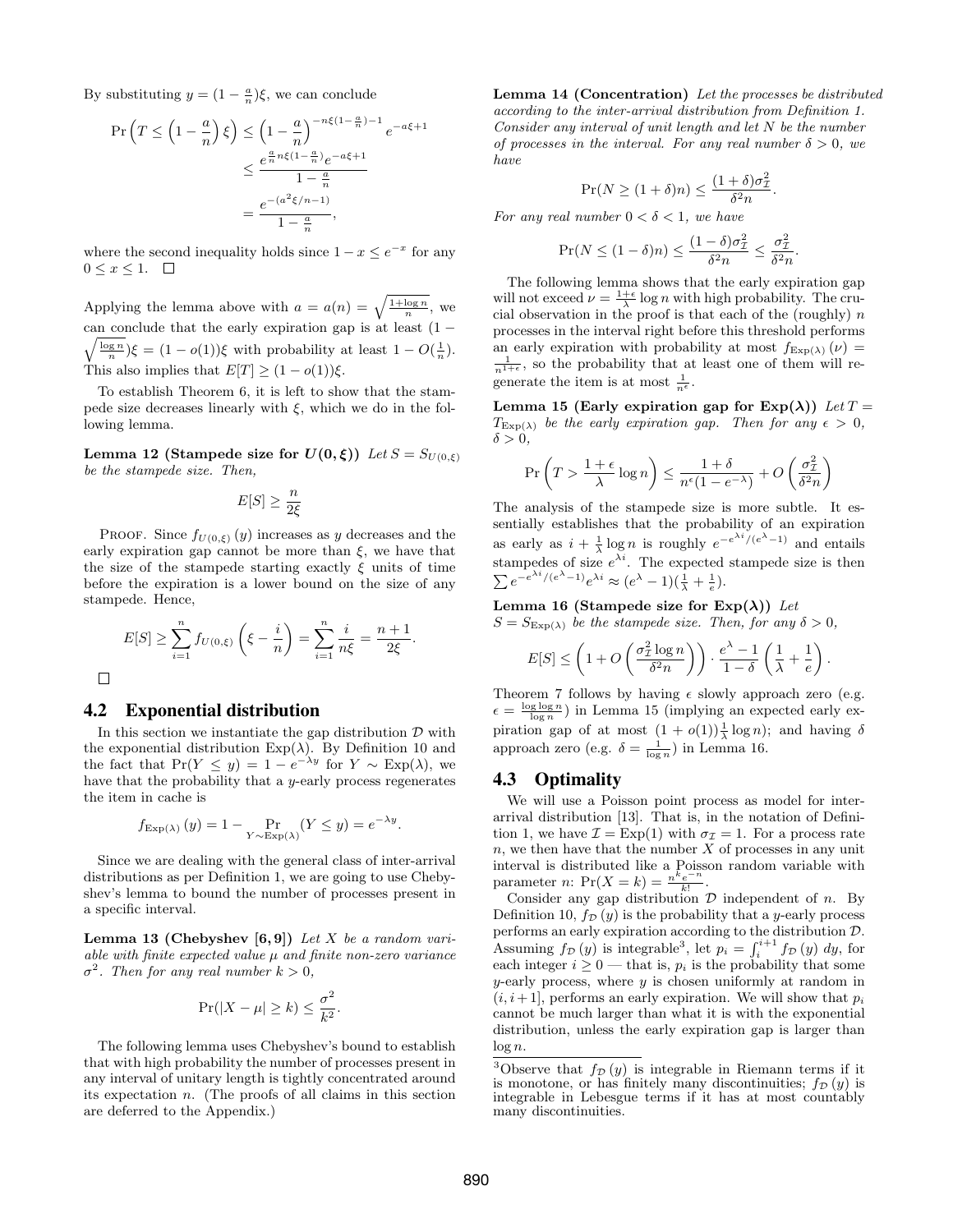```
function XFETCH(key, ttl; \beta = 1)value, \Delta, expiry \leftarrow \text{CACHEREAD}(key)if |value \text{ or } Time() - \Delta\beta \log(RAND()) \ge expiry then
        start \leftarrow TIME()value \leftarrow RECOMPUTEVALUE()
        \Delta \leftarrow \text{TIME}() - startCACHEWRITE(key, (value, \Delta), \, ttl)end
    return value
end
```
Figure 3: Simple implementation of cache stampede prevention with exponential gap distribution  $\mathcal{D} = \text{Exp}(\frac{1}{\beta})$ . The parameter  $\beta$  defaults to 1 and already provides effective prevention against cache stampedes. It can be increased for even better guarantees against stampedes, if earlier expirations are not a concern.

**Lemma 17** Fix any  $\epsilon > 0$ . Suppose that, for each  $n \geq 2$ , the early expiration gap  $T_{\mathcal{D}}$  satisfies  $E[T_{\mathcal{D}}] \leq \epsilon \log(n-1)$ . Then  $p_i \n\t\leq e^{-\left(1-e^{-1/3}\right)\frac{i}{\epsilon}}$  for each integer  $i \geq 0$ .

We will now use Lemma 17 (which upper bounds the probability that a process, whose arrival is chosen uniformly at random in a window of size 1, performs an early expiration) to prove Lemma 18 — which, then, directly entails Theorem 8, our main lower bound.

**Lemma 18** Let  $\epsilon > 0$  be small enough. If, for each  $n \geq 2$ , the early expiration gap  $T_{\mathcal{D}}$  satisfies  $E[T_{\mathcal{D}}] \leq \epsilon \log(n-1)$ then the expected stampede is at least  $e^{\Omega(1/\epsilon)}$ .

# 5. IMPLEMENTATION NOTES

In this section we present an explicit implementation of our cache stampede prevention approach, XFETCH (taking its name by our use of the eXponential function).

The discussion thus far assumed (without loss of generality) that the recomputation of the item in cache takes one unit of time. This allowed our analysis to have the gaps sampled from  $Exp(\lambda)$  to be independent of a particular time unit. In practice though, the gaps we sample from  $Exp(\lambda)$ needs to be scaled by the recomputation time. Figure 3 shows how this time  $\Delta$  can be recorded upon recomputation of the item and stored as part of the cache value. The scaled gap  $-\Delta\beta \log(\text{RAND}(\theta))$  corresponds to sampling from  $\mathcal{D} = \text{Exp}(\frac{1}{\beta})$  and scaling by a factor  $\Delta$ .

The pseudo-code assumes that the cache server is able to provide the expiration time (expiry) of the item upon a cache read of the corresponding key. If this is not the case, this expiration can be stored also as part of the cache value, which will then become  $(value, \Delta, TIME() + ttl)$ . Also, to avoid accumulating the gaps given by the early expirations, we can simply adjust the  $ttl \leftarrow ttl + (expriy - TIME())$  right before the cache write.

#### 6. EXPERIMENTS

In this section we describe experimental results based on the results discussed thus far.

For our experiments we use a real dataset that consists of a week of requests for a popular cache item used in the www.goodreads.com website. In particular the cache item in



Figure 4: Scatterplot – regeneration time is 10s.



Figure 5: Stacked histogram of distribution of stampede sizes – regeneration time is 10s.

consideration is a hourly statistic for the most popular tags used in all of the user-created quotes. The recomputation of this cache item takes about 10 seconds. The inter-arrival time of the requests in this dataset is about 0.07s with a standard deviation of 0.25s. In the terminology of Definition 1, this means that  $\sigma_{\mathcal{I}} \approx (0.25/0.07) \approx 3.6$ . Since the time to regenerate the item is about 10 seconds, we have that the process rate is  $n \approx 140$  in average.

Figure 4 shows a scatter plot where each data point for a specific distribution corresponds to the regeneration of the cache item with respect to a specific hour-long interval during the week of data. Specifically, consider a data point  $(x, y)$  of a specific distribution  $\mathcal{D}$  and say it corresponds to a specific hour-long interval ending at time  $\tau$ . Then this data point signifies that out of all processes in that interval, the first one to perform an early expiration did so  $x$ seconds before  $\tau$ , and caused a stampede of size y (that is,  $y - 1$  more processes performed an early expiration during the 10-second window starting at time  $\tau - x$ ).

The exponential gap distribution  $Exp(\lambda)$  with  $\lambda = 1$  clearly outperforms the uniform distribution  $U(0,\xi)$  with  $\xi = 10$ , both in terms of stampede size and early expiration gap. Even when allowing the uniform distribution to perform ex-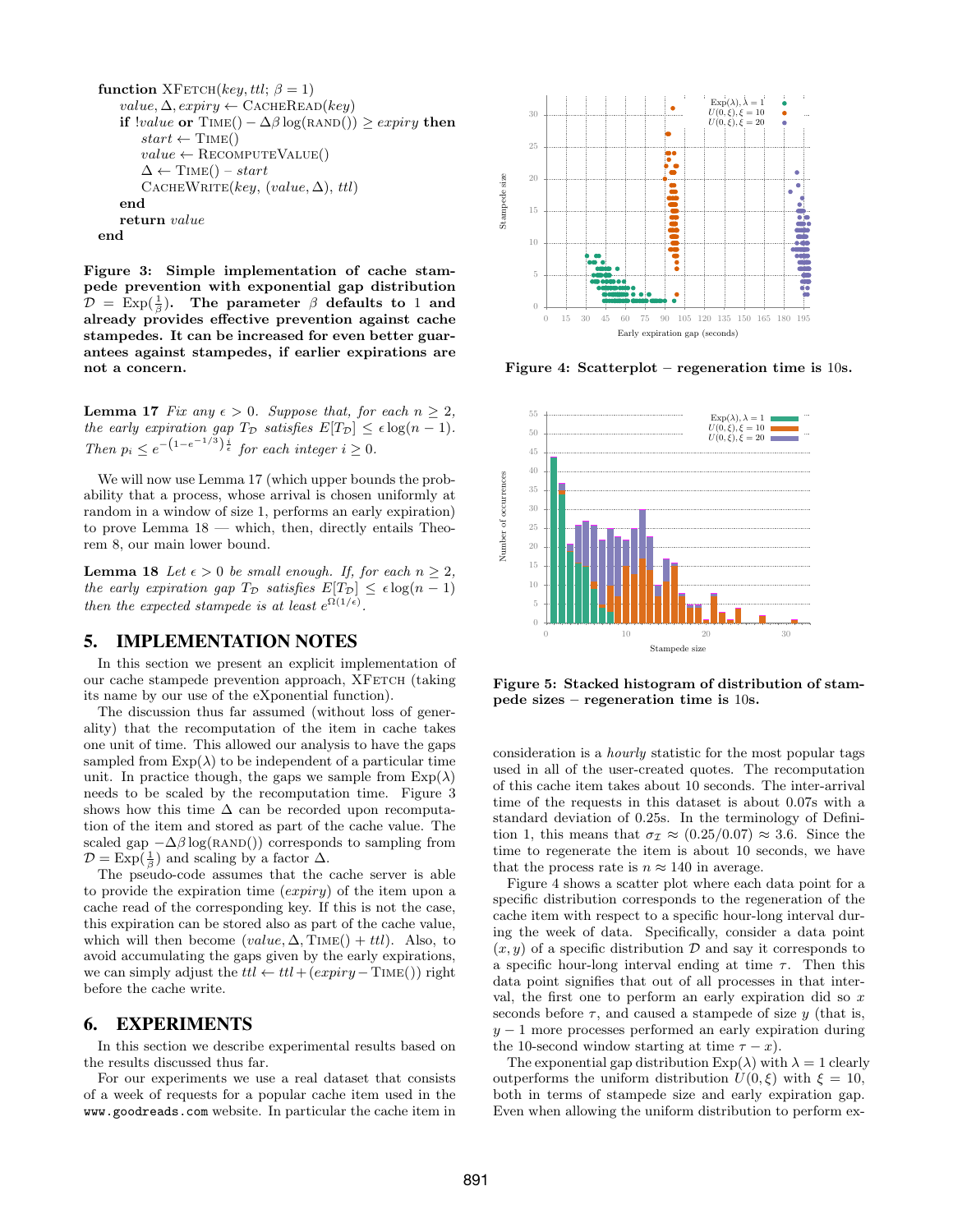

Figure 6: Stampede size as a function of the early expiration gap – regeneration time is 10s.



Figure 7: Stampede size as a function of the distribution parameter – regeneration time is 10s.

pirations twice as early, by setting  $\xi = 20$  (which has been suggested to be a good choice of parameter for the uniform distribution in CHI  $[11, 12]$ , we still get stampedes of much larger size than the exponential distribution. This fact is made more clear in Figure 5 where we show the distribution of stampede sizes. For the exponential distribution, most stampedes have size 1 (i.e., no stampede) or 2, and no stampede is larger than 8. On the hand, the uniform distribution shows average stampede size closer to 10 with occasional dangerous stampedes of size 20 or more.

Figure 6 shows the average stampede size as a function of the average early expiration gap where the average is taken over all the hour-long intervals with 100 trials per interval. The different values are obtained by varying the distribution parameter. It is striking how stampedes of size less than 10 (respectively, less than 5) are achieved with expirations that are less than 20 seconds (respectively, less than 40 seconds) early, especially considering that regenerating the item in cache takes 10 seconds. Analogously, Figure 7 shows the average stampede size as a function of the distribution parameter. The dashed horizontal line is at  $y = 2$ , and shows that increasing  $\beta = \frac{1}{\lambda}$  to 1.5 already drops the



Figure 8: Scatterplot – regeneration time is 1 minute



Figure 9: Stacked histogram of distribution of stampede sizes – regeneration time is 1 minute

average stampede size to less than 2.

Using the same dataset, we now move to the scenario where the time to regenerate the item is 1 minute. Note that this could also be viewed as increasing the process rate. Indeed, in this case we obtain a process rate of  $n \approx 840$  in average, which could potentially lead to dreadful stampedes. Figures 8-9 show that the exponential function  $Exp(\lambda)$  with  $\lambda = 1$  is still as effective as before in preventing stampedes, with no stampede larger than 10. On the other hand, a higher rate heavily penalizes the uniform distribution which exhibits alarming stampedes of size over 80 and 50, for  $\xi = 10$  and  $\xi = 20$ , respectively. Figures 10-11 complete the picture by showing average stampede size under 5 with early expiration gap less than 5 minutes, still when using  $Exp(\lambda)$  with  $\lambda = 1$ .

#### 6.1 Bursts

In this section we demonstrate the robustness of our approach to sudden bursts of requests. We generate a synthetic sequence of requests using the following model of bursts [7]: each time interval is either in a "low" or a "high" state, and from an interval to the next we change state with probability p. In the low (resp. high) intervals, processes are generated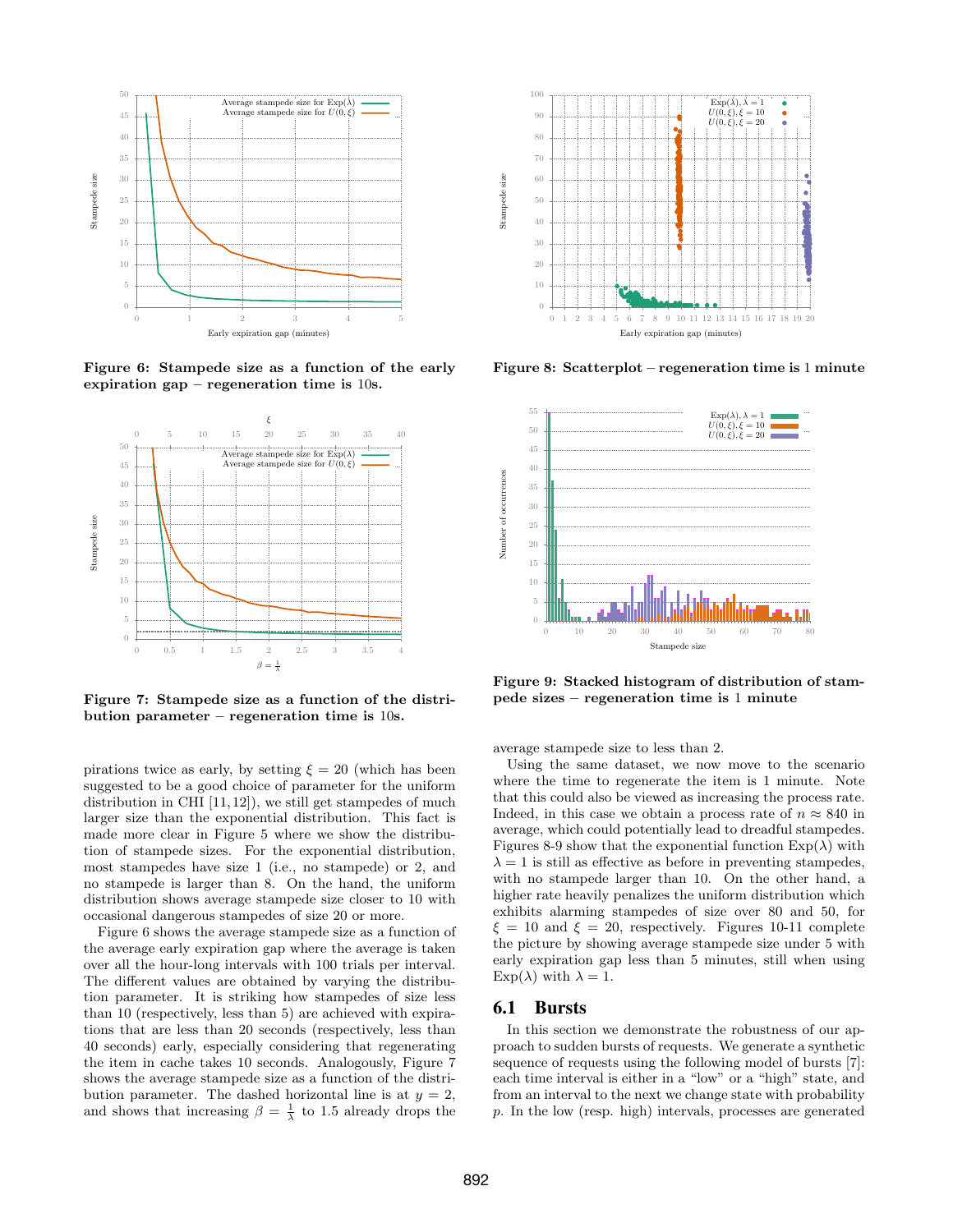

Figure 10: Stampede size as function of the early expiration gap – regeneration takes 1 minute.



Figure 11: Stampede size as function of distribution parameter – regeneration takes 1 minute.

with a Poisson point process of rate  $n_{\text{low}}$  (resp.  $n_{\text{high}}$ ). For our experiments, we test our approach against aggressive bursts by setting  $n_{\text{low}} = 50, n_{\text{high}} = 500$  and  $p = 0.1$ . Our intervals are of length 10 seconds, which we also use as the time to regenerate the cache item.

Figures 12-13 show how the exponential function is practically immune to sudden bursts, especially when comparing this behavior with that of Figures 4-5 (where  $n \approx 140$ ). On the other hand, the comparison show that the uniform distribution suffers of higher fluctuations in stampede size, with peaks around 70 and 45 for  $\xi = 10$  and  $\xi = 20$ , respectively).

#### 7. EXTENSIONS: KNOWN RATE

In this section we propose algorithms that work under the assumption that the process rate is approximately known. This knowledge of  $n$  will allow us to beat the theoretical lower bound proved in Theorem 8, which deals with algorithms that are oblivious of n.

We will start by showing that, if we have a constant multiplicative approximation of  $n$ , then we can decrease the early expiration gap to  $O(\log \log n)$  while keeping the expected stampede to a constant independent of n.



Figure 12: Scatterplot for bursty data



Figure 13: Stacked histogram of distribution of stampede sizes for bursty data.

We will then move on to show that, with a very precise knowledge of n, the early expiration gap can be lowered to  $O(\log^* n)$  — that is, to the *iterated natural logarithm* of n: the number of times one can apply the  $log(.)$  function, starting from  $n$ , and until reaching a non-positive value<sup>4</sup>. The iterated logarithm grows extremely slowly  $-$  e.g., to get  $\log^* n \geq 3$ , it is necessary that  $n > 3814279$ , and to get  $\log^{\star} n \geq 4$ , *n* has to be larger than  $10^{1656520}$ .

This other algorithm is then, in theory, much more effective than the other when the process rate  $n$  is known in advance; unfortunately, though, the process rate is unstable in real applications. Thus, we believe that the iteratedlogarithm algorithm is not going to be effective in practice. In terms of our goal of understanding the limits of what a cache-stampede prevention (early expiration) strategy can achieve, though, it is quite useful to describe and analyze this algorithm.

We now describe our approximately-known rate algorithm that gives a  $O(\log \log n)$  expected early expiration gap. Es-

<sup>&</sup>lt;sup>4</sup>The iterated natural logarithm  $\log^* n$  equals 0 if  $n \leq 1$ , and equals  $1 + \log^* (\log n)$  otherwise.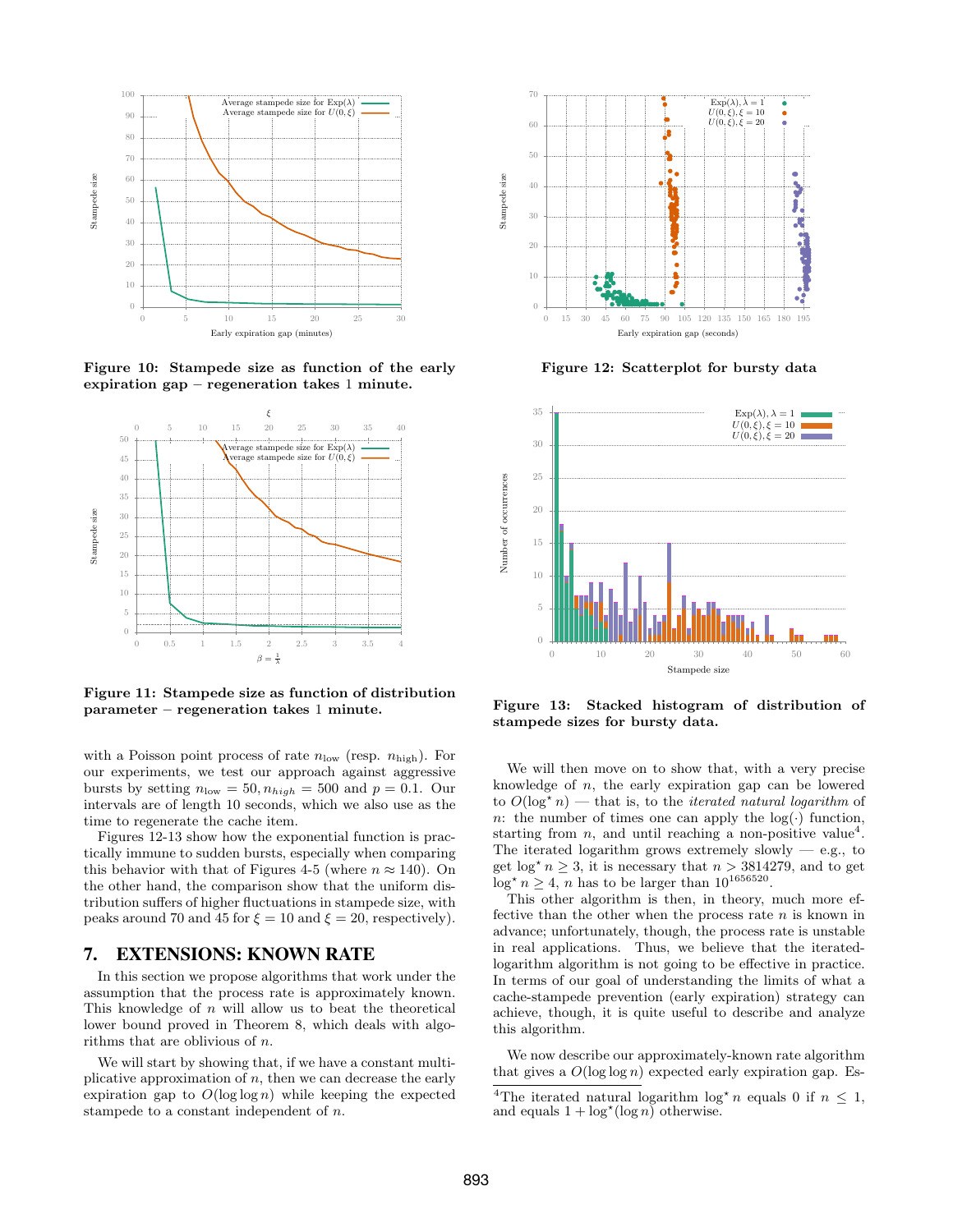sentially, we will modify the (exponential) gap distribution of Theorem 7 to get a smaller expiration gap, assuming some knowledge of n. Suppose that  $\hat{n}$  is our guess of n. Then, the distribution  $\mathcal{D} = \mathcal{D}_{\hat{n}}$  will be defined as follows:

$$
\mathcal{D} = \begin{cases} \n\text{Exp}(\lambda) & \text{with probability } \frac{\log \hat{n}}{\hat{n}} \\ \n0 & \text{with probability } 1 - \frac{\log \hat{n}}{\hat{n}} \n\end{cases}
$$

Observe that, for  $y > 0$ , whenever a y-early process samples  $D = 0$ , then it can be disregarded from an early expiration point of view as it will not trigger a recomputation. Intuitively, then, our gap distribution  $D$  reduces the process rate from n to  $O(\log n)$ . Our analysis of the exponential gap distribution can then be used to bound the performance of  $\mathcal{D}$ .

**Lemma 19** Suppose  $\frac{n}{\alpha} \leq \hat{n} \leq \alpha n$ , for some  $\alpha \geq 1$ . If  $\alpha < e^{o(\log \log n)}$ , then the distribution  $\mathcal{D}_{\hat{n}}$  is

$$
\left( \left( e^{\lambda} - 1 \right) \left( \frac{1}{\lambda} + \frac{1}{e} \right), \frac{1}{\lambda} \log \log n \right) \text{-effective.}
$$

Finally, we state our Lemma about the best strategy we know of for the case of known process rates.

**Lemma 20** There exists a known-rate strategy with  $O(1)$ expected stampede size, and  $O(\log^* n)$  expiration gap.

#### 8. CONCLUSIONS

In this paper we presented XFETCH, an effective approach against cache stampedes based on probabilistic early expirations. Our approach is extremely simple to implement and requires no parameter tuning. Using an analysis based on general stochastic request distributions, we show that our approach is immune to high frequency of requests in terms of reducing stampedes, and that the relationship with how early the expirations are performed is optimal. Experimental results on real-world and synthetic datasets demonstrate how our approach out-performs current methods and also show its robustness to bursts of requests.

#### APPENDIX

PROOF OF LEMMA 14. If  $N \geq (1+\delta)n$ , it must be that  $\sum_{i=1}^{(1+\delta)n} X_i \leq 1$ , where  $X_i$  are i.i.d. and distributed accord- $\frac{1}{n}$  to the inter-arrival distribution, that is have mean  $\frac{1}{n}$  and standard deviation  $\frac{\sigma_{\mathcal{I}}}{n}$ . If  $X = \sum_{i=1}^{\left(1+\delta\right)n} X_i$ , then we have  $\mu_X = E[X] = (1 + \delta)$  and  $\sigma_X^2 = Var(X) \leq \frac{(1+\delta)\sigma_T^2}{n}$ . Using Lemma 13,

$$
\Pr(N \ge (1+\delta)n) \le \Pr(X \le 1) = \Pr(\mu_X - X \ge \mu_X - 1)
$$

$$
\le \frac{(1+\delta)\sigma_Z^2}{n(\mu_X - 1)^2} = \frac{(1+\delta)\sigma_Z^2}{\delta^2 n}.
$$

The other case is analogous.  $\Box$ 

PROOF OF LEMMA 15. Fix any  $\epsilon = \epsilon(n) > 0$ , and let  $\nu = \frac{1+\epsilon}{\lambda} \log n$ . For any  $i \geq 0$ , let  $E_i$  be the event that  $T \in (\nu + i, \nu + i + 1]$ . Then, by a union bound we have  $Pr(T > \nu) \leq \sum_{i \geq 0} Pr(E_i).$ 

Set  $\ell_i = e^{\lambda i/2}$ , and let  $N_i$  denote the number of y-early processes with  $\nu + i \leq y \leq \nu + i + 1$ . Fix any  $\delta > 0$ , and let  $B_{i,j}$  be the event  $\frac{N_i}{(1+\delta)n} \in [j, j+1)$ .

$$
\Pr(E_i) \leq \sum_{j=0}^{\ell_i} \Pr(E_i | B_{i,j}) \Pr(B_{i,j}) + \Pr\left(\frac{N_i}{(1+\delta)n} \geq (\ell_i+1)\right).
$$

We can bound  $Pr(E_i | B_{i,j}) < (j+1)(1+\delta)ne^{-\lambda(\nu+i)} = (j+1)(1+\delta)ne^{-\lambda(\nu+i)}$  $1(1+\delta)e^{-\lambda i}n^{-\epsilon}$ . For  $1 \leq j \leq \ell_i$ , this is at most  $O(\frac{\ell_i e^{-\lambda i}}{n^{\epsilon}})$  =  $O(\frac{e^{-\lambda i/2}}{n^{\epsilon}})$ . For  $1 \leq j \leq \ell_i$ , we can apply Lemma 14 to obtain  $\Pr(B_{i,j}) \le \Pr\left(\frac{N_i}{(1+\delta)n} \ge 1\right) \le \frac{(1+\delta)\sigma_T^2}{\delta^2 n} = O(\sigma_T^2 \delta^{-2} n^{-1}).$  Finally, for  $Pr\left(\frac{N_i}{(1+\delta)n} \geq (\ell_i+1)\right)$ , Lemma 14 yields that this probability is  $O(\sigma_{\mathcal{I}}^2 n^{-1} \ell_i^{-1}) = O(\sigma_{\mathcal{I}}^2 n^{-1} e^{-\lambda i/2})$ . Combining these observations,

$$
\Pr(E_i) \le \frac{(1+\delta)}{n^{\epsilon}} e^{-\lambda i} + O(\sigma_{\mathcal{I}}^2 \delta^{-2} n^{-(1+\epsilon)} e^{-\frac{\lambda i}{2}}) + O(\sigma_{\mathcal{I}}^2 n^{-1} e^{-\frac{\lambda i}{2}})
$$

$$
= \frac{(1+\delta)}{n^{\epsilon}} e^{-\lambda i} + O(\sigma_{\mathcal{I}}^2 \delta^{-2} n^{-1}) e^{-\lambda i/2}.
$$

Finally, the closed formula for geometric series yields

$$
\Pr(T > \nu) \leq \sum_{i \geq 0} \Pr(E_i) = \frac{1+\delta}{n^{\epsilon}(1-e^{-\lambda})} + O\left(\frac{\sigma_{\mathcal{I}}^2}{\delta^2 n}\right).
$$

 $\Box$ 

Claim 21 Let  $T = T_{\text{Exp}(\lambda)}$  be the early expiration gap and  $\nu = \frac{1}{\lambda} \log n$ . Then, for any integer  $-\nu \leq i \leq \nu$  and real  $0 < \delta < 1$ , we have

$$
\begin{split} \Pr(T \in (\nu - i - 1, \nu - i)) \\ &\leq \sum_{m=0}^{2\nu} \left( \frac{2\nu\sigma_{\mathcal{I}}^2}{\delta^2 n} \right)^m e^{-(1-\delta) \frac{e^{\lambda(i-m)} - \frac{1}{n}}{e^{\lambda} - 1}} . \end{split}
$$

PROOF. In order to have  $T \in (\nu - i - 1, \nu - i)$ , it must be that no y-early process with  $y \geq \nu - i$  performs an early expiration. Then, if  $A_j$  is the event that no y-early process with  $\nu - (j + 1) \leq y \leq \nu - j$  performs an early expiration, we can write

$$
\Pr(T \in (\nu - i - 1, \nu - i)) \le \prod_{j = -\nu}^{i-1} \Pr(A_j).
$$

Consider any  $0 < \delta < 1$ . To bound  $Pr(A_i)$ , we use Lemma 14 to get a lower bound of  $(1-\delta)n$  on the number  $N_i$  of y-early processes with  $\nu - (j + 1) \le y \le \nu - j$ . We then use the fact that for each of these  $(1 - \delta)n$  processes the probability of performing an early expiration is at least  $e^{-\lambda(\nu-j)}$ .

$$
\Pr(A_j) = \Pr(A_j | N_j \ge (1 - \delta)n) \Pr(N_j \ge (1 - \delta)n)
$$
  
+ 
$$
\Pr(A_j | N_j \le (1 - \delta)n) \Pr(N_j \le (1 - \delta)n)
$$
  

$$
\le \Pr(A_j | N_j \ge (1 - \delta)n) + \frac{\sigma_Z^2}{\delta^2 n}
$$
  

$$
\le \left(1 - e^{-\lambda(\nu - j)}\right)^{(1 - \delta)n} + \frac{\sigma_Z^2}{\delta^2 n}
$$
  

$$
= \left(1 - \frac{e^{\lambda j}}{n}\right)^{(1 - \delta)n} + \frac{\sigma_Z^2}{\delta^2 n}
$$
  

$$
\le e^{-(1 - \delta)e^{\lambda j}} + \frac{\sigma_Z^2}{\delta^2 n},
$$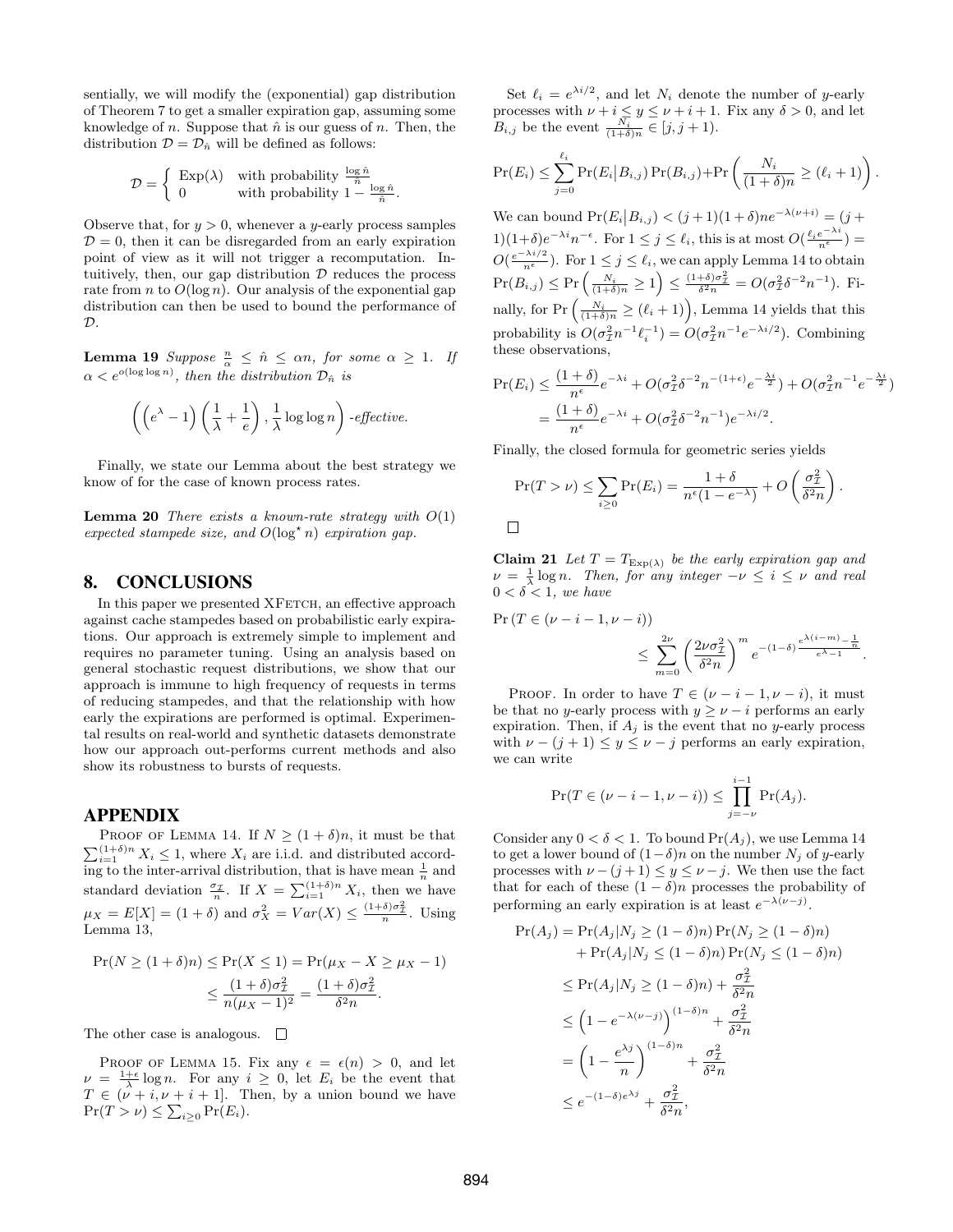where we used the fact that  $e^{\lambda \nu} = \frac{1}{n}$  and the fact that  $1 - x \leq e^{-x}$ . The above implies that

$$
\Pr(T \in (\nu - i - 1, \nu - i))
$$
\n
$$
\leq \prod_{j=-\nu}^{i-1} \left( e^{-(1-\delta)e^{\lambda j}} + \frac{\sigma_{\mathcal{I}}^2}{\delta^2 n} \right)
$$
\n
$$
\leq \sum_{m=0}^{\nu+i} {\nu+i \choose m} \left( \prod_{j=-\nu}^{i-m-1} e^{-(1-\delta)e^{\lambda j}} + \left( \frac{\sigma_{\mathcal{I}}^2}{\delta^2 n} \right)^m \right)
$$
\n
$$
\leq \sum_{m=0}^{\nu+i} \left( \frac{(\nu+i)\sigma_{\mathcal{I}}^2}{\delta^2 n} \right)^{m} \prod_{j=-\nu}^{i-m-1} e^{-(1-\delta)e^{\lambda j}}
$$
\n
$$
\leq \sum_{m=0}^{2\nu} \left( \frac{2\nu\sigma_{\mathcal{I}}^2}{\delta^2 n} \right)^{m} \prod_{j=-\nu}^{i-m-1} e^{-(1-\delta)e^{\lambda j}}
$$

To conclude the claim, we use the close formula for geometric sums and the fact that  $e^{\lambda \nu} = n^{-1}$ .

$$
\prod_{j=-\nu}^{i-m-1} e^{-(1-\delta)e^{\lambda j}} = \exp\left(-(1-\delta)\sum_{j=-\nu}^{i-m-1} e^{\lambda j}\right)
$$

$$
= \exp\left(-(1-\delta)\frac{e^{\lambda(i-m)} - e^{\lambda \nu}}{e^{\lambda} - 1}\right).
$$

 $\Box$ 

PROOF OF LEMMA 16. Let  $\nu = \frac{1}{\lambda} \log n$ . We can write

$$
E[S] = E[S|T \ge 2\nu] Pr(T \ge 2\nu) +
$$
  

$$
\sum_{i=-\nu}^{\nu} E[S|T \in (\nu - i - 1, \nu - i)] Pr(T \in (\nu - i - 1, \nu - i)).
$$

The probability that a y-early process with  $y \geq 2\nu$  updates the cache is at most  $f_{\text{Exp}(\lambda)}(2\nu) = e^{-2\lambda\nu}$ . Therefore, conditioning on an early expiration gap T greater than  $2\nu$ , we have that  $E[S|T \geq 2\nu] \leq ne^{-2\lambda\nu} = 1/n$ . Hence, the first term is  $O(n^{-1})$ .

We now consider the summation in the above expression for E[S]. By Claim 21 and the fact that  $E[S]T \in (\nu - i [1, \nu - i] \leq n e^{-\lambda(\nu - i)} = e^{\lambda i}$ , we have

$$
\sum_{i=-\nu}^{\nu} E[S|T \in (\nu - i - 1, \nu - i)] \Pr(T \in (\nu - i - 1, \nu - i))
$$
  
\n
$$
\leq \sum_{i=-\nu}^{\nu} e^{\lambda i} \sum_{m=0}^{2\nu} \left( \frac{2\nu \sigma_T^2}{\delta^2 n} \right)^m e^{-(1-\delta) \frac{e^{\lambda(i-m)} - \frac{1}{n}}{e^{\lambda} - 1}}
$$
  
\n
$$
= e^{\frac{1}{n}} \sum_{m=0}^{2\nu} \left( \frac{2\nu \sigma_T^2}{\delta^2 n} \right)^m e^{\lambda m} \sum_{i=-\nu}^{\nu} e^{\lambda(i-m)} e^{-(1-\delta) \frac{e^{\lambda(i-m)}}{e^{\lambda} - 1}}
$$
  
\n
$$
\leq e^{\frac{1}{n}} \sum_{m=0}^{2\nu} \left( \frac{2\nu \sigma_T^2}{\delta^2 n} \right)^m e^{\lambda m} \sum_{i=-\infty}^{\infty} e^{\lambda i} e^{-(1-\delta) \frac{e^{\lambda i}}{e^{\lambda} - 1}}
$$
  
\n
$$
\leq \left( 1 + O\left( \frac{\nu \sigma_T^2}{\delta^2 n} \right) \right) \cdot \sum_{i=-\infty}^{\infty} e^{\lambda i} e^{-(1-\delta) \frac{e^{\lambda i}}{e^{\lambda} - 1}}.
$$

We now conclude the proof by showing a bound on the series above. Let  $f(x) = e^{\lambda x} e^{-ce^{\lambda x}}$  and  $x^* = \frac{1}{\lambda} \log \frac{1}{c}$ , where  $c =$  $\frac{1-\delta}{e^{\lambda}-1}$ . We have that  $f(x)$  is increasing for  $x < x^*$ , and decreasing for  $x > x^*$ . Therefore, using the fact that  $F(x) =$ 

 $\int f(x)dx = -\frac{1}{c\lambda}e^{-ce^{\lambda x}}$ , we can approximate the series as follows:

$$
\sum_{i=-\infty}^{\infty} f(i) = \sum_{i=-\infty}^{x^*-1} f(i) + f(x^*) + \sum_{i=x^*+1}^{\infty} f(i)
$$
  
\n
$$
\leq \int_{-\infty}^{x^*} f(x)dx + f(x^*) + \int_{x^*}^{\infty} f(x)dx
$$
  
\n
$$
\leq F(x^*) - F(-\infty) + f(x^*) + F(\infty) - F(x^*)
$$
  
\n
$$
= \frac{1}{c\lambda} + \frac{1}{ce}
$$
  
\n
$$
= \frac{e^{\lambda} - 1}{1 - \delta} \left( \frac{1}{\lambda} + \frac{1}{e} \right).
$$

 $\Box$ 

PROOF OF LEMMA 17. Suppose the contrary, that is, suppose that there exists an *i* for which  $p_i > e^{-\left(1 - e^{-1/3}\right)\frac{i}{\epsilon}}$ . Fix  $n = \left[ e^{(1-e^{-1/3})\frac{i}{\epsilon}} \right]$ , and observe that

$$
\log(n-1) < \left(1 - e^{-1/3}\right) \frac{i}{\epsilon},
$$

which implies  $i > \frac{1}{1-e^{-1/3}} \cdot \epsilon \cdot \log(n-1)$ .

By a standard Chernoff-like bound (for Poissonian variables), we have that the probability that less than  $\frac{n}{2}$  processes end up in the interval  $[i, i + 1]$  is at most:

$$
2e^{-n}\frac{n^{n/2}}{(n/2)!} = \Theta\left((2/e)^{n/2} \cdot n^{-1/2}\right).
$$

The exponential distribution of the Poisson point process is such that, if we condition on  $k$  process showing up in that interval, the distribution of each of those  $k$  processes is uniform at random in the interval.

Therefore, under the conditioning that at least  $\frac{n}{2}$  processes end up in the interval, we have that the probability that no y-early process with  $i \leq y \leq i+1$  performs an early expiration is at most:

$$
(1 - p_i)^{n/2} \le \left(1 - e^{-\left(1 - e^{-1/3}\right)\frac{i}{\epsilon}}\right)^{n/2} \le e^{-1/2},
$$

since  $(1-x)^{\lceil 1/x \rceil} \le e^{-1}$ , for each  $x \in (0,1]$ .

Therefore, the expected early expiration gap is at least

$$
\left(1 - e^{-1/2} - \Theta\left((2/\epsilon)^{n/2} \cdot n^{-1/2}\right)\right) \cdot i > \epsilon \log(n-1),
$$

a contradiction.  $\quad \Box$ 

PROOF OF LEMMA 18. Assume  $n \leq |e^{-1+(1-e^{-1/3})/\epsilon}|$ . By the union bound, we have that the probability that the early expiration gap is more than 1 is at most:

$$
\Pr(T_{\mathcal{D}} > 1) \le n \sum_{i=1}^{\infty} p_i \le n \sum_{i=1}^{\infty} e^{-\left(1 - e^{-1/3}\right) \frac{i}{\epsilon}}
$$

$$
= n \cdot \frac{e^{-\left(1 - e^{-1/3}\right) / \epsilon}}{1 - e^{-\left(1 - e^{-1/3}\right) / \epsilon}}
$$

$$
\le n \cdot \frac{e^{-\left(1 - e^{-1/3}\right) / \epsilon}}{1 - e^{-1}} \le \frac{1}{e - 1}
$$

Suppose that  $p_0 > e^{-\left(1 - e^{-1/3}\right)/(2\epsilon)}$ , and fix

$$
n = \left\lfloor e^{-1 + \left(1 - e^{-1/3}\right)/\epsilon} \right\rfloor
$$

.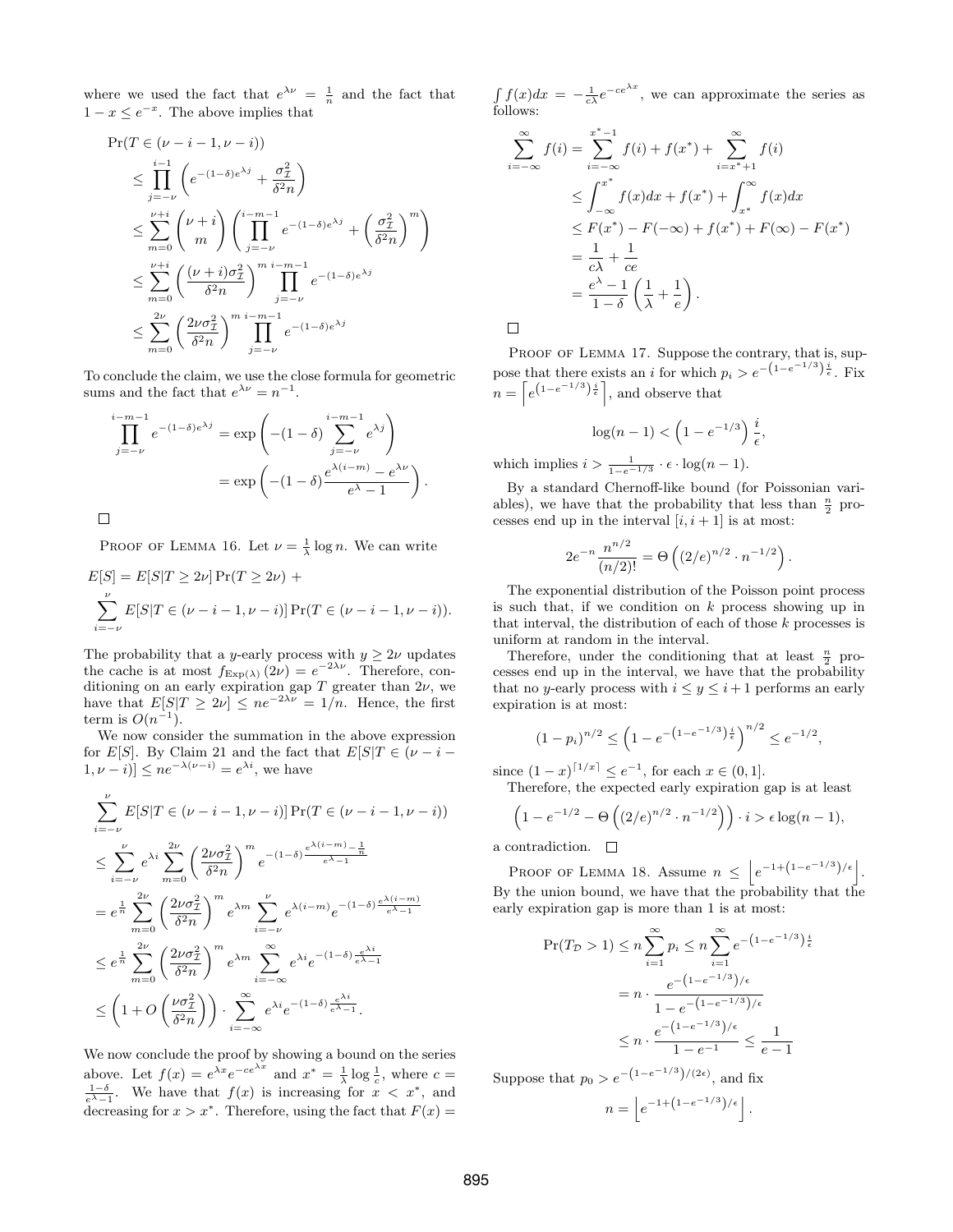Again, we have that the probability that the probability that less than  $n/2$  processes end up in an interval of length 1 is at most  $\Theta\left((2/e)^{n/2} \cdot n^{-1/2}\right)$ . The expected stampede can then be lower bounded by:

$$
\Pr(T_{\mathcal{D}} \le 1) p_0 \frac{n}{3} \ge \frac{e-2}{3e-3} e^{-\left(1-e^{-1/3}\right)/(2\epsilon)} \left[ e^{-1+\left(1-e^{-1/3}\right)/\epsilon} \right]
$$
  

$$
\ge \frac{e-2}{3e-3} e^{-\left(1-e^{-1/3}\right)/(2\epsilon)} e^{-1+\left(1-e^{-1/3}\right)/\epsilon} - 1
$$
  

$$
= \frac{e-2}{3e^2 - 3e} e^{\left(1-e^{-1/3}\right)/(2\epsilon)} - 1
$$
  

$$
\ge e^{\Omega(1/\epsilon)}.
$$

Suppose, instead, that  $p_0 < e^{-\left(1-e^{-1/3}\right)/(2\epsilon)}$  $\overline{1}$ . Fix  $n =$  $e^{-1+(1-e^{-1/3})/(2\epsilon)}/3$ . The probability that more than 2n processes end up in an interval of length 1 can be shown to be (using Poissonian tail bounds) at most

$$
2e^{-n}\frac{n^{2n}}{(2n)!} = \Theta\left((e/4)^n \cdot n^{-1/2}\right).
$$

We then have that:

$$
\Pr(T_{\mathcal{D}} > 0) \le 3n \cdot p_0 + 3n \sum_{i=1}^{\infty} p_i \le \frac{1}{e} + \frac{1}{e-1} < \frac{19}{20}.
$$

If  $T_{\mathcal{D}} = 0$ , that is no process performs an early expiration, then we run into a regular expiration with a stampede of size n. Therefore the expected stampede is at least

$$
\frac{1}{20} \cdot n \ge e^{\Omega(1/\epsilon)}.
$$

The proof is concluded.  $\square$ 

PROOF OF LEMMA 19. Recall that if the process arrival distribution is  $I$ , then the distribution of the interval between two consecutive processes is  $\mathcal{I}/n$ . Without loss of generality, say that the expected value of  $\mathcal I$  is 1 and that  $\sigma_{\mathcal{I}}$  is its standard deviation. Let  $p = \frac{\log \hat{n}}{\hat{n}}$ . Consider a secof is its standard deviation. Let  $p = \frac{1}{n}$ . Consider a second setting where the rate is  $p \cdot n$ , with the exponential gap distribution  $Exp(\lambda)$ , and with a new process arrival distribution  $\mathcal{I}'$ . To sample from  $\mathcal{I}'$ , we procede as follows: first, we flip a coin with head probability  $p$  until we get heads; let  $k$  be the number of coin flips (observe that  $k$  is distributed like the geometric distribution  $Geom(p)$  with parameter  $p)$ ; then, sample k i.i.d. variables  $X_1, \ldots, X_k \sim \text{Exp}(\lambda)$  — the sample of  $\mathcal{I}'$  will be equal to  $p \cdot (X_1 + X_2 + \cdots X_k)$ .

A simple coupling shows that the original process (having rate  $n$ , inter-arrival distribution  $\mathcal{I}$ , and gap distribution  $\mathcal{D}$ ) is equivalent to the new process (having rate  $p \cdot n$ , inter-arrival distribution  $\mathcal{I}'$ , and gap distribution  $Exp(\lambda)$ ). Therefore, after having computed the expectation and the variance of  $\mathcal{I}'$ , we can apply Theorem 7 to get our claim. We have

$$
\mu_{\mathcal{I}'} = \mathcal{E}[\mathcal{I}'] = p \cdot \mathcal{E}[\text{Geom}(p)] \cdot \mathcal{E}[\text{Exp}(\lambda)] = \frac{1}{\lambda},
$$
  
\n
$$
\text{Var}[\mathcal{I}'] = p^2 \cdot (\mathcal{E}[\text{Geom}(p)] \cdot \text{Var}[\text{Exp}(\lambda)]
$$
  
\n
$$
+ \mathcal{E}[\text{Exp}(\lambda)]^2 \cdot \text{Var}[\text{Geom}(p)])
$$
  
\n
$$
= \frac{p}{\lambda^2} + \frac{1-p}{\lambda^2} = \lambda^{-2}.
$$

Therefore,  $\sigma_{\mathcal{I}'} = \lambda^{-1}$ . We can then apply Lemma 15 to get the early expiration gap is at most  $\frac{\log(pn)}{\lambda}$  with high probability. Observe that

$$
\frac{1}{\alpha}\log(n/\alpha) \le pn \le \alpha\log(\alpha n).
$$

Thus, the early expiration gap is at most  $\frac{\log \log n + \log \alpha}{\lambda}$  with high probability. By  $\alpha < e^{o(\log \log n)}$ , we get that the expiration gap is at most  $(1+o(1)) \cdot \frac{\log \log n}{\lambda}$ .

We can then use Lemma 16, to conclude that the expected stampede is at most:

$$
\left(1+O\left(\frac{\sigma_{\mathcal{I}'}^2 \log(pn)}{\delta^2 pn}\right)\right) \cdot \frac{e^{\lambda}-1}{1-\delta} \left(\frac{1}{\lambda} + \frac{1}{e}\right)
$$

$$
= \left(1+O\left(\alpha \frac{\lambda^{-2} \log(\alpha \log(\alpha n))}{\delta^2 \log(n/\alpha)}\right)\right) \cdot \frac{e^{\lambda}-1}{1-\delta} \left(\frac{1}{\lambda} + \frac{1}{e}\right).
$$

By  $\alpha < e^{o(\log \log n)}$ , if we let  $\delta$  shrink to 0, we get that the expected stampede is at most

$$
(1+o(1)) \cdot \frac{e^{\lambda}-1}{1-\delta} \left(\frac{1}{\lambda} + \frac{1}{e}\right).
$$

 $\Box$ 

PROOF OF LEMMA 20. We assume that the rate is known. Let  $n_k = 1$ , and, for  $i \ge 1$ ,  $n_{i-1} = e^{n_i}$ .

Fix some  $k \geq 1$ , and let the rate *n* be equal to  $n = n_0$ . Observe that  $k = \log^* n$ .

Now, given a time  $-t$ , fix:

$$
p_t = \begin{cases} \frac{n_{\lfloor t/2 \rfloor}}{n} & \text{if } \lfloor t \rfloor < 2k + 1, \lfloor t \rfloor \text{ even} \\ 0 & \text{otherwise} \end{cases}
$$

That is, for a time in  $(-\infty, -2k-1]$ , the probability is 0; for a time in  $(-2k-1, -2k]$ , the probability is  $n^{-1}$ ; for a time in  $(-2k, -2k + 1]$ , the probability is 0; for a time in  $(-2k+1, -2k+2]$ , it is  $en^{-1}$ ; for a time in  $(-2k+2, -2k+3]$ , it is 0; for a time in  $(-2k+3, -2k+4]$ , it is  $e^{\epsilon}n^{-1}, \ldots$ , for a time in  $(-2, 1]$  it is 1, and for a time in  $(-1, 0]$  it is 0.

If the process passes time  $-2i-1$ ,  $i=0,\ldots,k$ , without having ever refreshed then, in expectation, it will make  $n_i$ refreshes before reaching time  $-2i + 1$ . The probability  $P_i$ of making no refresh in the interval  $(-2i-1, -2i+1]$ , if the process has not refreshed before time  $-2i - 1$ , is equal to:

$$
P_i = (1 - p_i)^n = \left(1 - \frac{n_i}{n}\right)^n \to e^{-n_i} = n_{i-1}^{-1}.
$$

Observe that  $P_{i+1} \cdot p_i \cdot n = P_{i+1} \cdot n_i = 1$ . The expected number of refreshes in the interval  $(-i-1, -i]$  is then equal to:

$$
P_k \cdot P_{k-1} \cdots P_{i+1} \cdot p_i \cdot n = \prod_{j=i+2}^k P_j.
$$

The algorithm will refresh with probability 1 in the interval  $(-2, -1]$ . Therefore the expected stampede is upper bounded by:

$$
2 + \sum_{i=1}^{k-2} \prod_{j=i+2}^{k} P_j < 3.
$$

The early expiration gap, on the other hand, is at most equal to  $2k + 1$ , with  $k = \log^* n$ , since the probability of a refresh is 0 if  $t \le -2k - 1$ . □